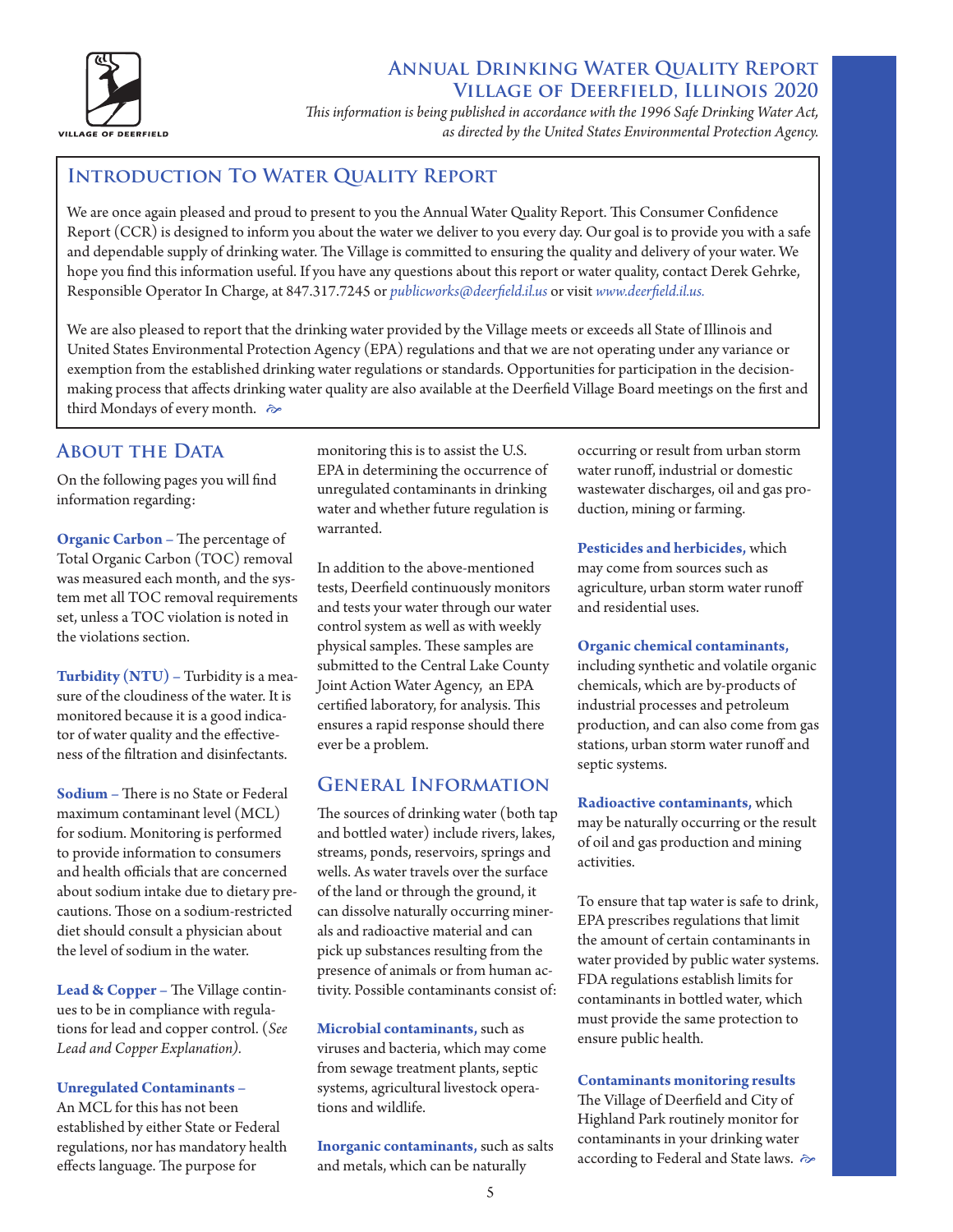| *Reported by the City of Highland Park                                                                                                 |                  |                  |                     |                        |                 |      |                                                                                                                             |
|----------------------------------------------------------------------------------------------------------------------------------------|------------------|------------------|---------------------|------------------------|-----------------|------|-----------------------------------------------------------------------------------------------------------------------------|
|                                                                                                                                        |                  |                  |                     |                        |                 |      | 2020 WATER QUALITY DATA - JANUARY 1 TO DECEMBER 31, 2020                                                                    |
| Containment                                                                                                                            | <b>EPA</b>       | EPA              | High-               | Range of               |                 |      | Viola- Date of Typical Source                                                                                               |
| (units)                                                                                                                                | <b>MCLG</b>      | <b>MCL</b>       | Level               | Detection              | tion            |      | Sample of Contamination                                                                                                     |
| Found                                                                                                                                  |                  |                  |                     |                        |                 |      |                                                                                                                             |
| <b>Microbial Contaminants</b>                                                                                                          |                  |                  |                     |                        |                 |      |                                                                                                                             |
| Turbidity (%<0.3 NTU)*                                                                                                                 | n/a              | 0.3 NTU          | 100%                | n/a                    | NO <sub>1</sub> | 2020 | Soil runoff                                                                                                                 |
|                                                                                                                                        |                  |                  |                     |                        |                 |      |                                                                                                                             |
| Turbidity (1.0 NTU)*<br>Highest measurement                                                                                            | n/a              | 1 NTU            | 0.327<br><b>NTU</b> | n/a                    | N <sub>O</sub>  | 2020 | Soil runoff                                                                                                                 |
|                                                                                                                                        |                  |                  |                     |                        |                 |      |                                                                                                                             |
| <b>Inorganic Contaminants</b><br>Barium (ppm)*                                                                                         | $\overline{2}$   | $\mathfrak{2}$   | .019                | .019-.019              | N <sub>O</sub>  | 2020 | Discharge from drilling wastes,                                                                                             |
|                                                                                                                                        |                  |                  |                     |                        |                 |      | metal refineries, erosion of                                                                                                |
|                                                                                                                                        |                  |                  |                     |                        |                 |      | natural deposits.                                                                                                           |
| Fluoride $(ppm)*$                                                                                                                      | $\overline{4}$   | $\overline{4}$   | .654                | .654-.654              | N <sub>O</sub>  | 2020 | Erosion of natural deposits;                                                                                                |
|                                                                                                                                        |                  |                  |                     |                        |                 |      | water additive that promotes                                                                                                |
|                                                                                                                                        |                  |                  |                     |                        |                 |      | strong teeth; discharge from                                                                                                |
|                                                                                                                                        |                  |                  |                     |                        |                 |      | fertilizer/aluminum factories.                                                                                              |
| Sodium $(ppm)^*$                                                                                                                       | n/a              | n/a              | 15                  | $15-15$                | N <sub>O</sub>  | 2020 | Erosion of natural deposits;<br>Used as water softener.                                                                     |
| Nitrate (ppm) Measured                                                                                                                 | 10.0             | 10.0             | .50                 | $.50 - .50$            | N <sub>O</sub>  | 2020 | This contaminant is not                                                                                                     |
| as Nitrogen                                                                                                                            |                  |                  |                     |                        |                 |      | currently regulated by the                                                                                                  |
|                                                                                                                                        |                  |                  |                     |                        |                 |      | USEPA.                                                                                                                      |
| Coliform                                                                                                                               | $\boldsymbol{0}$ | $\boldsymbol{0}$ | $\mathbf{1}$        | 0 Plus                 | NO              | 2020 | Naturally present in environ-                                                                                               |
|                                                                                                                                        |                  |                  |                     |                        |                 |      | ment                                                                                                                        |
|                                                                                                                                        |                  |                  |                     |                        |                 |      | Fecal coliform or E. Coli. MCL: A routine sample and a repeat sample are total coliform and one is also fecal coliform or E |
| Coli positive.                                                                                                                         |                  |                  |                     |                        |                 |      |                                                                                                                             |
|                                                                                                                                        |                  |                  |                     |                        |                 |      | 2020 WATER QUALITY DATA - JANUARY 1 TO DECEMBER 31, 2020                                                                    |
| <b>Disinfection / Disinfection By-products</b>                                                                                         |                  |                  |                     |                        |                 |      |                                                                                                                             |
| Chlorine (ppm)                                                                                                                         | 4                | $\overline{4}$   | 1.2                 | 1.10-1.24              | N <sub>O</sub>  | 2020 | Water additive used to control                                                                                              |
|                                                                                                                                        |                  |                  |                     |                        |                 |      | microbes.                                                                                                                   |
|                                                                                                                                        |                  |                  |                     |                        |                 |      |                                                                                                                             |
| Total Haloacetic Acids                                                                                                                 | n/a              | 60               | 21                  | 7.8-35.3               | N <sub>O</sub>  | 2020 | By-product of drinking water                                                                                                |
| [HAAS] (ppb)                                                                                                                           |                  |                  |                     |                        |                 |      | chlorination.                                                                                                               |
| TTHM [Total                                                                                                                            | n/a              | 80               | 43                  | 17.0-66.4              | N <sub>O</sub>  | 2020 | By-product of drinking water                                                                                                |
| Trihalomethanes] (ppb)                                                                                                                 |                  |                  |                     |                        |                 |      | chlorination.                                                                                                               |
|                                                                                                                                        |                  |                  |                     |                        |                 |      |                                                                                                                             |
| <b>Additional Unregulated Contaminants</b>                                                                                             |                  |                  |                     |                        |                 |      |                                                                                                                             |
| In an effort to ensure the safest water possible, the State has required us to monitor some contaminants not required by               |                  |                  |                     |                        |                 |      |                                                                                                                             |
| Federal regulations. Of those contaminants, only the ones listed below were found in your water.<br>Hardness Total (ppm) (as           | n/a              | n/a              | 140                 | 140-140                | NO              | 2020 | Erosion of natural deposits.                                                                                                |
| CaCo3)                                                                                                                                 |                  |                  |                     |                        |                 |      |                                                                                                                             |
| Alkalinity                                                                                                                             | n/a              | n/a              | 110                 | 110-110                | NO              | 2020 | Erosion of natural deposits.                                                                                                |
| <b>Total Dissolved Solids</b>                                                                                                          | n/a              | n/a              | 170                 | 170-170                | NO              | 2020 | Erosion of natural deposits.                                                                                                |
| Sulfate                                                                                                                                | n/a              | n/a              | 22.0                | 22.0-22.0              | NO              | 2020 | Erosion of natural deposits.                                                                                                |
| Cloride                                                                                                                                | n/a              | n/a              | 21.0                | 21.0-21.0              | N <sub>O</sub>  | 2020 | Erosion of natural deposits.                                                                                                |
| Calcium                                                                                                                                | n/a              | n/a              | 34                  | 34-34                  | NO              | 2020 | Erosion of natural deposits.                                                                                                |
| Magnesium                                                                                                                              | n/a              | n/a              | 12                  | $12 - 12$              | NO              | 2020 | Erosion of natural deposits.                                                                                                |
| NO<br>Erosion of natural deposits.<br>Sodium<br>n/a<br>n/a<br>15<br>15-15<br>2020<br>LEAD AND COPPER - JANUARY 1 TO DECEMBER 31, 20120 |                  |                  |                     |                        |                 |      |                                                                                                                             |
|                                                                                                                                        |                  |                  |                     |                        |                 |      |                                                                                                                             |
|                                                                                                                                        |                  |                  |                     |                        |                 |      |                                                                                                                             |
| Lead<br>Lead                                                                                                                           | Lead 90th        | # Sites          | Copper              | Copper                 |                 |      | Copper 90th # Sites Over Likely Source of                                                                                   |
| <b>MCLG</b><br>Action<br>Level $(AL)$                                                                                                  | %-tile           | Over Lead<br>AL  | <b>MCLG</b>         | Action<br>Level $(AL)$ | %-tile          |      | Copper AL<br>Contamination                                                                                                  |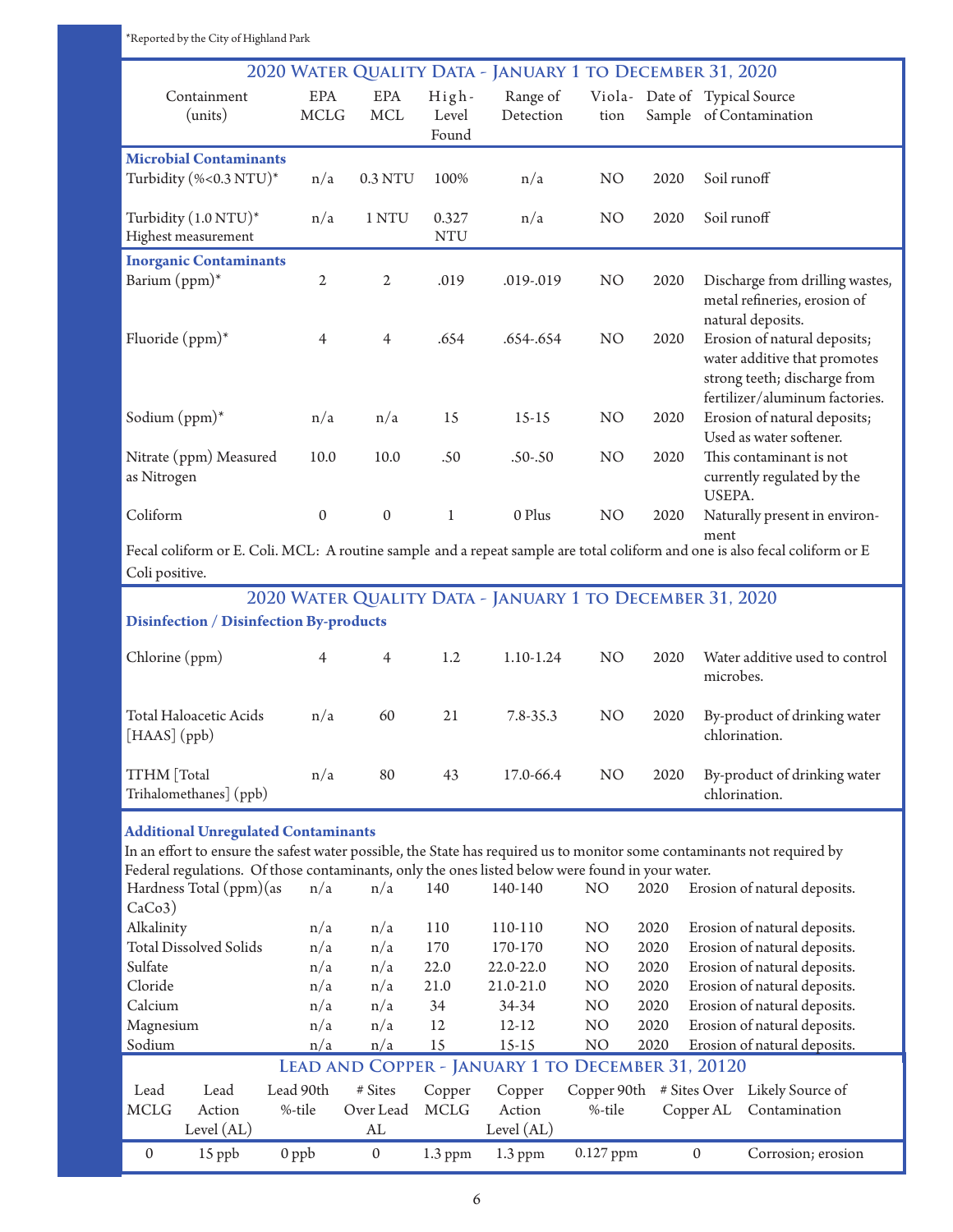# **Annual Drinking Water Quality Report Village of Deerfield, Illinois 2019**

### **Lead and Copper Testing**

The IEPA lead and copper testing program began in 1992. Due to consistent low concentration levels of lead and copper, the Village has been placed on a reduced testing cycle by the IEPA and is only required to test every three years. Currently, a round of testing consists of 30 samples. Our most recent round of lead and copper testing took place in 2018 and Deerfield remains in compliance so as to continue with the IEPA-mandated reduced lead and copper testing cycle. Our next round of testing will occur this year.

The Village is in full compliance with all State and Federal regulations governing the control of lead and copper within public drinking water supplies. If present, elevated levels of lead can cause serious health problems, especially for pregnant women and young children. Lead in drinking water is primarily from materials and components associated with service lines and home plumbing. The Village is responsible for providing high-quality drinking water, but cannot control the variety of materials used in plumbing components. When water has been sitting for several hours, minimize potential for lead exposure by flushing the tap for 30 seconds to 2 minutes before using water for drinking or cooking. Those concerned about lead in water, may wish to have their water tested. Information on lead in drinking water, testing methods and steps you can take to minimize exposure is available from the Safe Drinking Water Hotline at 800.426.4791 or at www.epa.gov/safewater/lead.  $\Leftrightarrow$ 

### **Definitions**

In the previous tables you will find many terms and abbreviations with which you may not be familiar. To help you better understand these terms, we have provided the following definitions:

**ppm -** Parts per million or milligrams per liter (mg/L) – or one ounce per 7,350 gallons of water.

**ppb -** Parts per billion or micrograms per liter (mcg/L) – or one ounce per 7,350,000 gallons of water.

**ppt** - Parts per trillion or nanograms per liter (nanograms/L) – or one ounce per 7,350,000,000 gallons of water.

**NTU - Nephelometric Turbidity Unit;** used to measure the cloudiness in drinking water.

**% < 0.3 NTU -** Percent samples less than 0.3 NTU.

**Mrem/yr -** Millirems per year, used to measure radiation absorbed by the body.

**pCi/l -** Picocuries per liter; used to measure radioactivity.

**# pos/mo -** Number of positives per month.

**AL - Action Level** or the concentration of a contaminant that, if exceeded, triggers treatment or other requirements which a water system must follow.

**TT - Treatment Technique** or a required process intended to reduce the level of a contaminant in drinking water.

**MCL - Maximum Contaminant Level** or the highest level of a contaminant allowed in drinking water. MCLs are set as close to the MCLGs as feasible, us- ing the best available treatment technology.

**MCLG - Maximum Contaminant Level Goal** or the level of a contaminant in drinking water below which there is no known or expected risk to health. MCLGs allow for a margin of safety.

**n/a** - Not applicable.  $\approx$ 

# **Lake Michigan: Our Water Source**

The Village of Deerfield purchases all of its water from the City of Highland Park. Highland Park draws its raw water from a 54-inch intake pipe located a mile off shore in Lake Michigan at a depth of approximately 30 feet. In addition, there are two smaller pipes used as secondary intakes, which are 16 and 20 inches in diameter.

Lake Michigan, like the other Great Lakes, was formed as glaciers retreated north during the last ice age. Lake Michigan is the largest lake completely within the United States at 118 miles wide and 307 miles long. Lake Michigan averages 279 feet in depth and reaches 925 feet at its deepest point. The lake's drainage basin, which is approximately twice as large as its 22,300 square miles of surface water, includes portions of Illinois, Indiana, Michigan and Wisconsin. The Great Lakes are among the world's most valuable sources of fresh surface water. Almost half of all the liquid fresh water in the world is found in the Great Lakes. Most of the world's surface fresh water is locked away in the ice caps around the North and South Poles, which makes us appreciate the Great Lakes that much more.

All sources of drinking water, including Lake Michigan, are subject to potential contamination by items that are naturally occurring or man made. Those elements may be microbes, organic or inorganic chemicals or radioactive materials. All drinking water, including bottled water, may reasonably be expected to contain at least small amounts of some contaminants.

The presence of contaminants does not necessarily indicate that the water poses a health risk. Susceptibility is defined as the likelihood for the source water of a public water system to be contaminated at concentrations that would pose a concern.  $\approx$